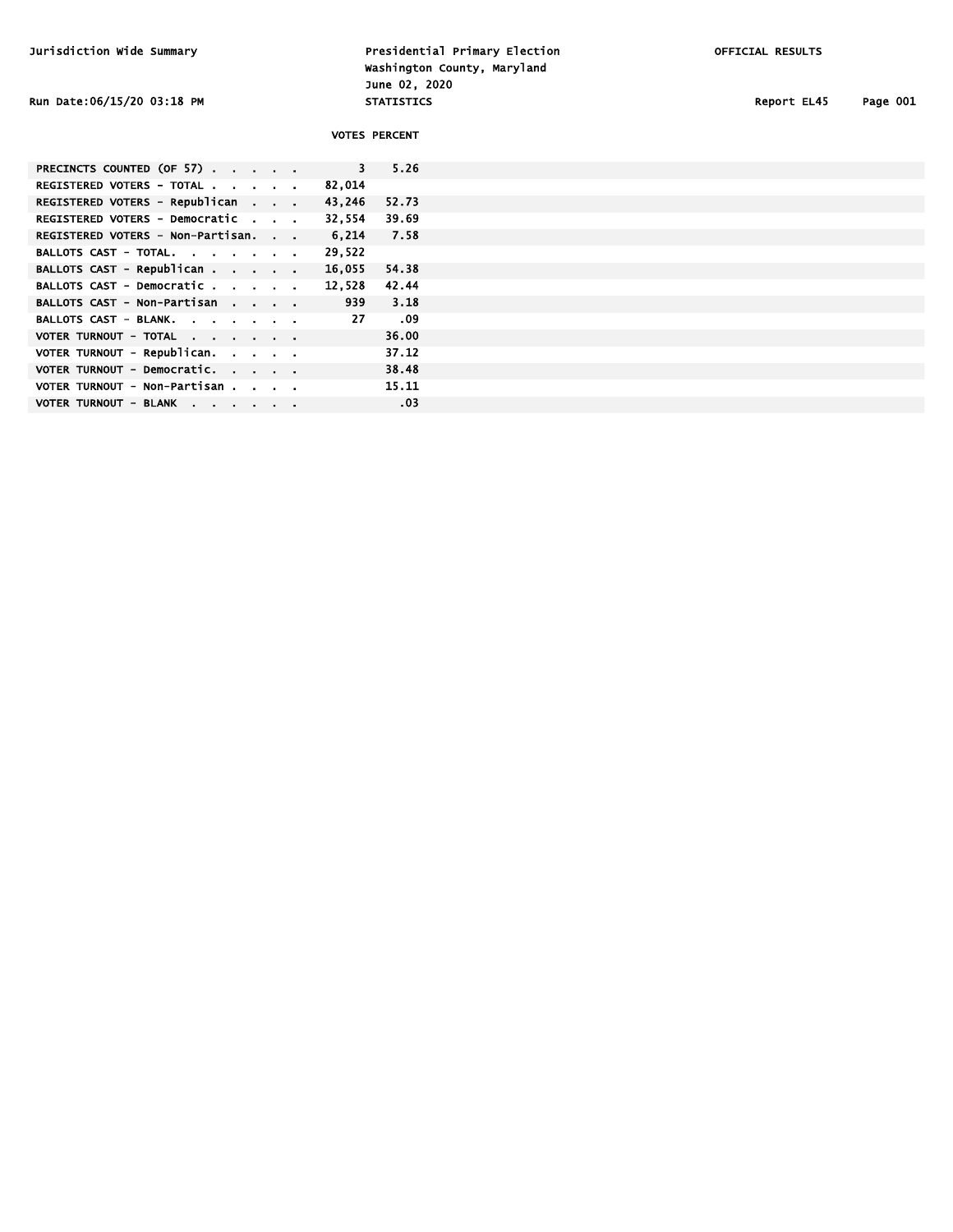Jurisdiction Wide Summary Presidential Primary Election OFFICIAL RESULTS Washington County, Maryland June 02, 2020 Run Date:06/15/20 03:18 PM **Republican** Republican Report EL45 Page 002

|                                                    |             | <b>VOTES PERCENT</b> |
|----------------------------------------------------|-------------|----------------------|
|                                                    |             |                      |
| REP President - 6 Congressional District 6         |             |                      |
| (VOTE FOR) 1                                       |             |                      |
| Donald J. Trump                                    | 14,534      | 92.85                |
| Bill Weld                                          | 1,120       | 7.15                 |
| Total                                              | 15,654      |                      |
| Over Votes                                         | 5.          |                      |
| Under Votes                                        | 396         |                      |
|                                                    |             |                      |
|                                                    |             |                      |
| REP Representative in Congress $-6$                |             |                      |
| Congressional District 6                           |             |                      |
| (VOTE FOR) 1                                       |             |                      |
| Kevin T. Caldwell.                                 |             | 1,978 13.33          |
| Chris P. Meyyur                                    | 687         | 4.63                 |
|                                                    |             |                      |
| Neil C. Parrott                                    | 12,170      | 82.04                |
| Total                                              | 14,835      |                      |
| Over Votes                                         | 52          |                      |
| Under Votes                                        | 1,168       |                      |
|                                                    |             |                      |
|                                                    |             |                      |
| REP Judge of the Circuit Court Judicial Circuit 4  |             |                      |
| (VOTE FOR) 1                                       |             |                      |
| Andrew F. Wilkinson                                |             | 12,175 100.00        |
| Total                                              | 12,175      |                      |
|                                                    | 0           |                      |
| Over Votes                                         |             |                      |
| Under Votes                                        | 3,880       |                      |
|                                                    |             |                      |
|                                                    |             |                      |
| Republican Delegates - 6 Congressional District 6  |             |                      |
| (VOTE FOR) 3                                       |             |                      |
| Wendell R. Beitzel                                 |             | 11,490 33.70         |
| Marie A. Fischer                                   | 11,415      | 33.48                |
| Joeylynn Hough.                                    | 11,187      | 32.81                |
| Total                                              | 34,092      |                      |
|                                                    | $\mathbf 0$ |                      |
| Over Votes                                         |             |                      |
| Under Votes                                        | 14,073      |                      |
|                                                    |             |                      |
|                                                    |             |                      |
| Republican Alternates - 6 Congressional District 6 |             |                      |
| (VOTE FOR) 3                                       |             |                      |
| Barrie S. Ciliberti                                |             | 10,741 32.61         |
| $Jerry$ DeWolf $\ldots$ $\ldots$ $\ldots$          | 11,275      | 34.23                |
|                                                    |             |                      |
| Luanne Ruddell.<br>$\bullet$                       |             | 10,925 33.17         |
| Total                                              | 32,941      |                      |
| Over Votes                                         | $\mathbf 0$ |                      |
| Under Votes                                        | 15,224      |                      |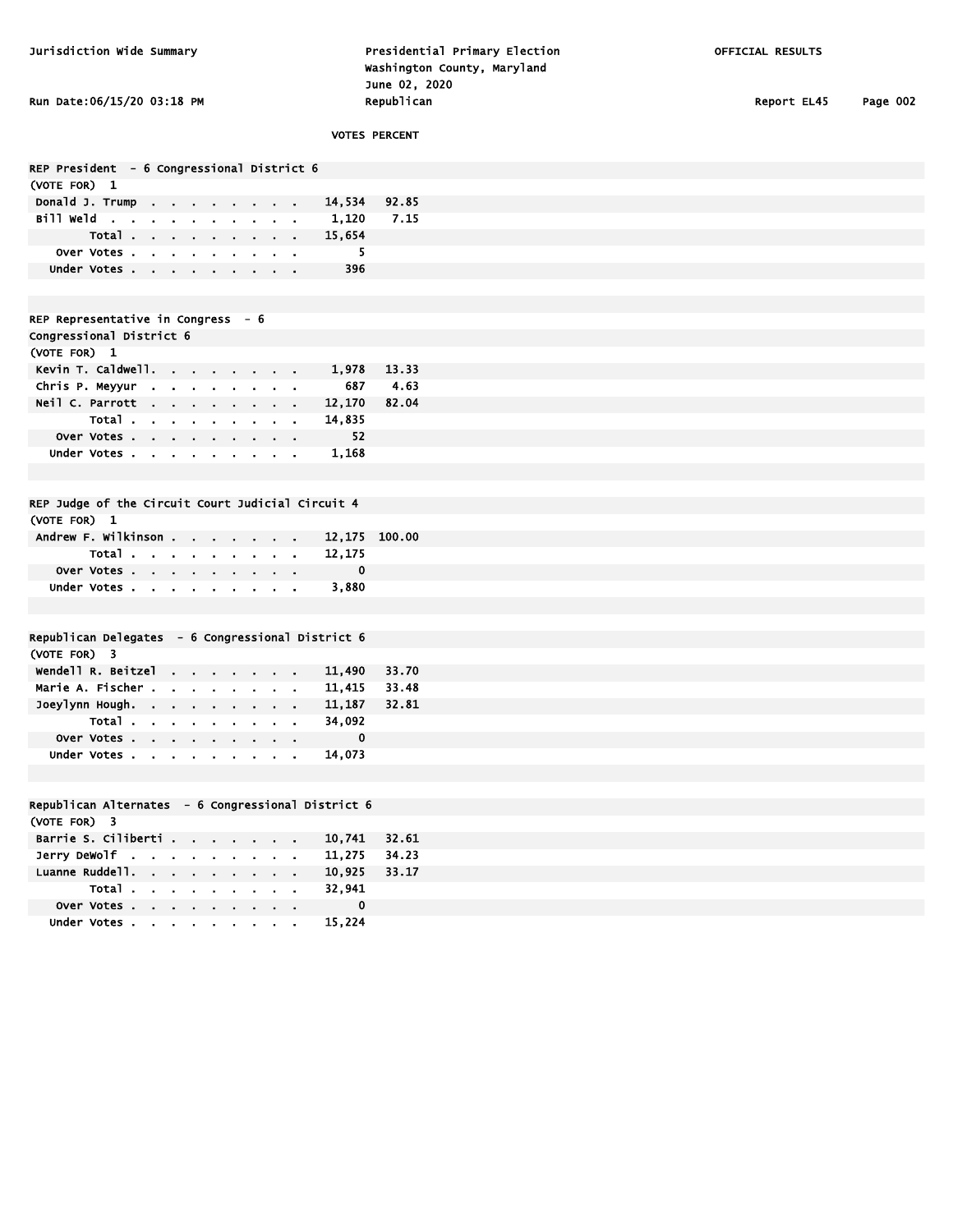Jurisdiction Wide Summary Presidential Primary Election OFFICIAL RESULTS Washington County, Maryland June 02, 2020 Run Date:06/15/20 03:18 PM **Democratic** Democratic Report EL45 Page 003

(VOTE FOR) 3

### VOTES PERCENT VOTES PERCENT

|  |            | <b>DEM President</b> |                       |                          |                  |                                     |                |                |                      |                |                | - 6 Congressional District 6 |        |      |
|--|------------|----------------------|-----------------------|--------------------------|------------------|-------------------------------------|----------------|----------------|----------------------|----------------|----------------|------------------------------|--------|------|
|  | (VOTE FOR) |                      | - 1                   |                          |                  |                                     |                |                |                      |                |                |                              |        |      |
|  |            |                      | Michael Bennet.       |                          | ä,               |                                     |                | $\blacksquare$ |                      |                |                |                              | 37     | . 3  |
|  | Joe Biden  |                      | - 4                   |                          | ×                | $\blacksquare$                      | $\blacksquare$ | $\blacksquare$ | $\blacksquare$       | $\blacksquare$ | $\blacksquare$ | ٠                            | 9,357  | 75.5 |
|  |            |                      | Michael Bloomberg.    |                          |                  | $\blacksquare$                      | $\blacksquare$ | $\blacksquare$ | $\blacksquare$       | $\blacksquare$ | $\blacksquare$ | $\blacksquare$               | 168    | 1.3  |
|  |            | Cory Booker.         |                       | - 1                      | Ĭ.               | ä.                                  |                | i.             | $\blacksquare$       | ä,             | $\blacksquare$ |                              | 25     | . 2  |
|  |            |                      | Pete Buttigieg.       |                          | ä.               | $\blacksquare$                      | $\blacksquare$ | ×.             | $\blacksquare$       | ٠              | $\blacksquare$ | ٠                            | 160    | 1.7  |
|  |            |                      | Julian Castro .       |                          | ä,               | $\blacksquare$                      | ä,             | $\blacksquare$ | $\blacksquare$       | ä,             |                | $\blacksquare$               | 7      | ).   |
|  |            |                      | Tulsi Gabbard .       |                          | ×.               | $\blacksquare$                      | $\blacksquare$ | $\blacksquare$ | $\blacksquare$       | $\blacksquare$ | $\blacksquare$ | $\blacksquare$               | 76     | . (  |
|  |            |                      | Amy Klobuchar.        |                          | ä,               | ä,                                  | ä,             | $\blacksquare$ | ٠                    | $\blacksquare$ |                | ٠                            | 119    | ، ِ  |
|  |            |                      | Deval Patrick.        |                          | ä,               | $\blacksquare$                      | $\blacksquare$ | ä.             | $\blacksquare$       | ä.             | $\blacksquare$ | ٠                            | 8      | ).   |
|  |            |                      | Bernie Sanders.       |                          | i.               | $\blacksquare$                      | $\blacksquare$ | ä.             | $\blacksquare$       | $\blacksquare$ |                |                              | 1,293  | ، 10 |
|  |            | Tom Steyer.          | $\sim$                |                          | $\blacksquare$   | $\blacksquare$                      | $\blacksquare$ | $\blacksquare$ | $\blacksquare$       | $\blacksquare$ | $\blacksquare$ | $\blacksquare$               | 19     | .1   |
|  |            |                      | Elizabeth Warren.     |                          |                  | ä,                                  | ×              | $\blacksquare$ | $\blacksquare$       | ä.             |                |                              | 319    | 2.5  |
|  |            |                      | Marianne Williamson . |                          |                  |                                     | $\bullet$      | $\blacksquare$ | $\blacksquare$       | ä.             | $\blacksquare$ | ٠                            | 20     | د.   |
|  |            | Andrew Yang.         |                       | $\overline{\phantom{a}}$ | $\sim$ 100 $\pm$ | $\mathbf{r}$                        | $\blacksquare$ | $\blacksquare$ | $\ddot{\phantom{a}}$ | ä.             | $\blacksquare$ | $\blacksquare$               | 100    | ، د  |
|  |            |                      |                       |                          |                  | Uncommitted To Any Presidential Ca. |                |                |                      |                |                | ٠                            | 684    | 5.5  |
|  |            |                      | Total.                |                          |                  |                                     | ä,             |                | í.                   |                |                | $\blacksquare$               | 12,392 |      |
|  |            |                      | Over Votes.           |                          | ä,               | $\blacksquare$                      | $\blacksquare$ | ٠              | $\blacksquare$       | $\blacksquare$ | $\blacksquare$ | $\blacksquare$               | 15     |      |
|  |            |                      | Under Votes.          |                          | $\blacksquare$   | $\blacksquare$                      | $\blacksquare$ | $\blacksquare$ | $\blacksquare$       | $\blacksquare$ | $\blacksquare$ | $\blacksquare$               | 121    |      |
|  |            |                      |                       |                          |                  |                                     |                |                |                      |                |                |                              |        |      |

| Congressional District 6   |  |  |  |  |              |      |
|----------------------------|--|--|--|--|--------------|------|
| (VOTE FOR) 1               |  |  |  |  |              |      |
| Maxwell A. Bero 2,542 23.8 |  |  |  |  |              |      |
| David J. Trone.            |  |  |  |  | 8.124        | 76.1 |
|                            |  |  |  |  | Total 10.666 |      |
| Over Votes                 |  |  |  |  |              |      |
| Under Votes 1.859          |  |  |  |  |              |      |

# And Michael Suzanne Sable Beall . . . . . . . . 387 1.17 Joe Biden . . . . . . . . . . 9,357 75.51 Mary Bierman . . . . . . . . . 406 1.23 Michael Bloomberg. . . . . . . . 168 1.36 Ismatu F. Daramy . . . . . . . . 280 .85 Cory Booker. . . . . . . . . . 25 .20 Sophie Ehrlich. . . . . . . . . 731 2.22 Pete Buttigieg. . . . . . . . . 160 1.29 Jessica Fitzwater. . . . . . . . 818 2.48 Julian Castro . . . . . . . . . 7 .06 Barbara Goldberg Goldman . . . . . 7,262 22.02 Tulsi Gabbard . . . . . . . . . 76 .61 Elise F. Goldstein . . . . . . . 607 1.84 Amy Klobuchar . . . . . . . . . 119 .96 Maureen D. Grayzeck . . . . . . . 422 1.28 Deval Patrick . . . . . . . . . 8 .06 Aesha Greer. . . . . . . . . . 1,664 5.05 Bernie Sanders. . . . . . . . . 1,293 10.43 Martha L. Kahn. . . . . . . . . 289 .88 15 Nancy J. King . . . . . . . . . 7,183 21.79 Elizabeth Warren . . . . . . . . 319 2.57 Maria Lane . . . . . . . . . . 447 1.36 Marianne Williamson . . . . . . . 20 .16 Angela R. Lowry . . . . . . . . 1,602 4.86 Andrew Yang. . . . . . . . . . 100 .81 Mary Ellen Mitchell . . . . . . . 425 1.29 Uncommitted To Any Presidential Ca . . 684 5.52 Adrienne Oleck. . . . . . . . . 137 .42 Arlene Proebsting. . . . . . . . 173 .52 Lily Qi . . . . . . . . . . . 413 1.25 Elizabeth S. Stiefvater. . . . . . . 237 .72 Tarolyn C. Thrasher . . . . . . . 313 .95 Venattia W. Vann . . . . . . . . 419 1.27 DEM Representative in Congress - 6 **Linda Wagner .** . . . . . . . . . 1,572 4.77 Myrna Whitworth . . . . . . . . 235 .71 Karen Lewis Young. . . . . . . . 6,950 21.08 Total . . . . . . . . . 32,972 Over Votes . . . . . . . . . . 426 Under Votes . . . . . . . . . 4,186

DEM Female Delegates - 6 Congressional District 6

### DEM Judge of the Circuit Court Judicial Circuit 4 (VOTE FOR) 1

| Andrew F. Wilkinson 8.389 100.00 |                             |  |  |  |  |       |  |
|----------------------------------|-----------------------------|--|--|--|--|-------|--|
|                                  | Total                       |  |  |  |  | 8.389 |  |
|                                  | Over Votes, , , , , , , , , |  |  |  |  |       |  |
|                                  |                             |  |  |  |  | 4.139 |  |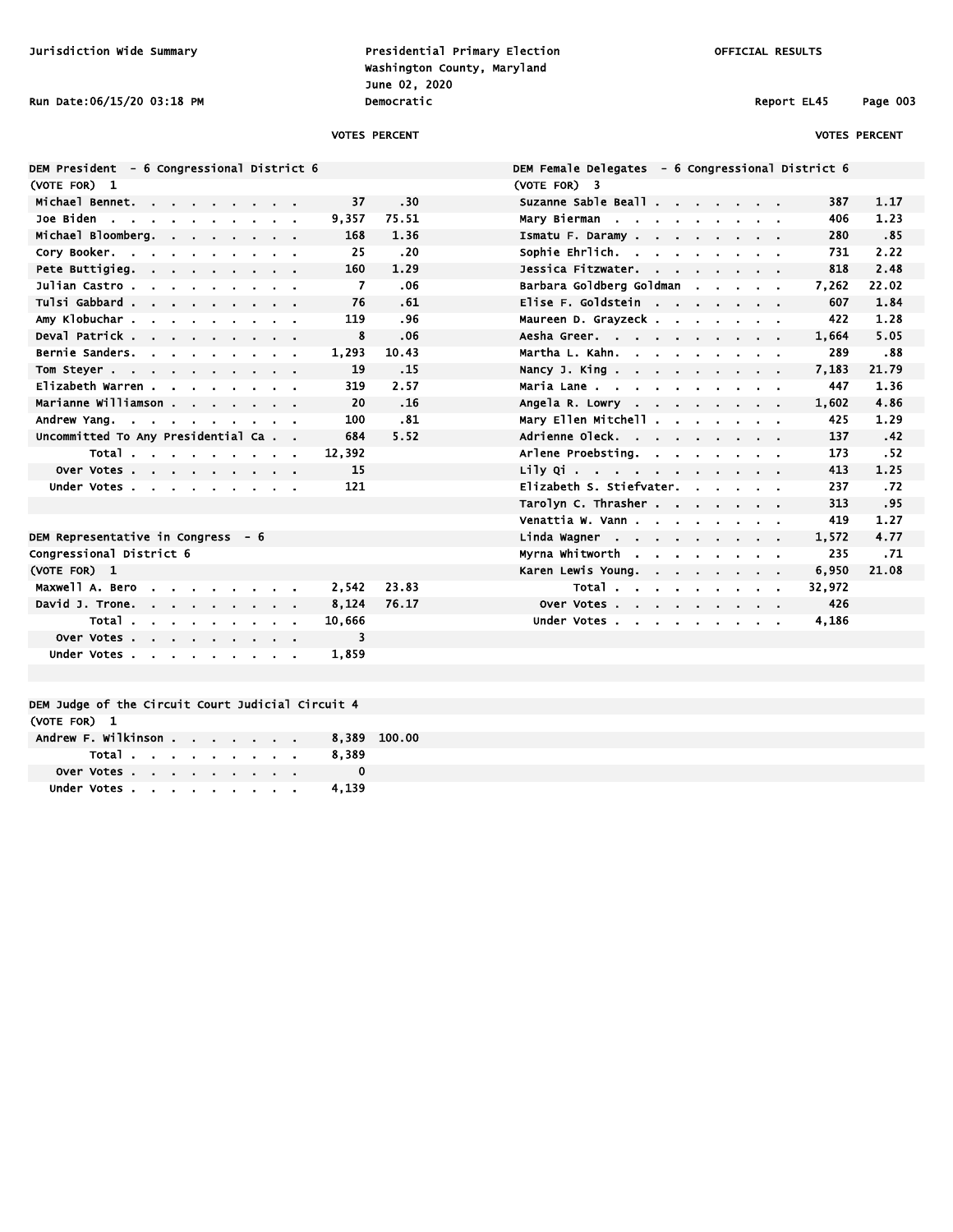Jurisdiction Wide Summary Presidential Primary Election OFFICIAL RESULTS Washington County, Maryland June 02, 2020 Run Date:06/15/20 03:18 PM **Democratic** Democratic Report EL45 Page 004

## VOTES PERCENT

|  | DEM Male Delegates - 6 Congressional District 6 |  |
|--|-------------------------------------------------|--|
|  |                                                 |  |

| (VOTE FOR)<br>4                           |                |                |                |    |                |                |                |                |        |       |
|-------------------------------------------|----------------|----------------|----------------|----|----------------|----------------|----------------|----------------|--------|-------|
| Gabriel Acevero                           |                |                |                |    |                |                |                |                | 1,783  | 4.20  |
| David A. Anderson.                        |                | ä.             | ä,             | ä, | ä,             | ä,             | ä              | í.             | 220    | . 52  |
| Mumin A. Barre.                           |                |                |                |    |                |                |                |                | 327    | .77   |
| Bobby Bartlett.                           | ä.             | $\blacksquare$ | ä.             | ä. | $\blacksquare$ | i.             |                | ä,             | 1,612  | 3.80  |
| Ronald A. Beattie.                        |                | l.             | l.             | Ĩ. |                | l.             | l.             | l.             | 127    | .30   |
| Joseph Brecker.                           |                | l.             | ä,             | l. | í.             | ä              | ä,             | ä,             | 7,189  | 16.94 |
| Christopher DeVore                        |                |                |                |    |                | i,             |                |                | 606    | 1.43  |
| Andrew Duck.<br>$\overline{a}$            | ä,             | $\blacksquare$ | i,             | ä, | $\blacksquare$ | ä              | ï              | ä              | 878    | 2.07  |
| Brian Gaither .                           | ä.             | ä.             | ä.             | ä. | ä.             | ä              | í.             | ä,             | 456    | 1.07  |
| Jerry S. Garson                           | ä,             | ä,             |                | ä, |                | ä,             |                | ä,             | 472    | 1.11  |
| Brian K. Grim<br>$\overline{\phantom{a}}$ |                |                |                | ä, |                |                |                |                | 458    | 1.08  |
| Raef Haggag.<br>ä,                        | ä,             | ä,             | ä,             | ä, | ä,             | ä              | $\blacksquare$ | ä,             | 1,510  | 3.56  |
| Jason Ray Hutchison                       |                |                | l.             |    |                |                |                |                | 258    | .61   |
| Csanad Petru Ignat                        |                | $\blacksquare$ | ä,             | ä, | Ĭ.             | i.             |                | ä,             | 155    | .37   |
| Nickolas A. Jackson                       |                |                | l.             | l. |                |                |                | l.             | 237    | .56   |
| Daniel Jacoby.                            | ä,             | ä,             | i.             | ä, | í.             | ä              | ä              |                | 476    | 1.12  |
| Mark Jafari.<br>$\mathcal{A}$             | ä,             | l,             |                | ä, | $\blacksquare$ | i.             | ä,             | ä              | 294    | .69   |
| Roy D. Jaquez.                            | ×.             | $\blacksquare$ | $\blacksquare$ |    | $\blacksquare$ | $\blacksquare$ |                | ä,             | 158    | .37   |
| Larry Kasecamp.                           | l,             |                |                | ä, | ä,             | ä,             |                | ï              | 6,711  | 15.81 |
| Barry Kissin<br>$\mathbf{r}$              | ä,             | Ĭ.             | ä,             | ä, | $\blacksquare$ | ä              | ä              | ä              | 154    | .36   |
| Jason A. Malott                           | l,             | l.             |                |    |                |                |                |                | 925    | 2.18  |
| Manuel Martinez Salgado.                  |                |                |                | ä. | $\blacksquare$ | ä,             |                |                | 442    | 1.04  |
| Joseph Merchlinsky                        |                | ÷.             | l,             | l. |                | l.             | l.             | l,             | 159    | .37   |
| Jim Michaels<br>L.                        | ä,             | ä,             | ä,             | i. | ä,             | ä,             | ä,             | l.             | 250    | .59   |
| Kirill Reznik .                           | l,             | l,             |                | ä, |                |                |                |                | 339    | .80   |
| Devang Shah.<br>$\sim$                    | ä,             | $\blacksquare$ | $\blacksquare$ | ä, |                |                |                | ä,             | 6,374  | 15.02 |
| Thomas G. Slater                          | Ĩ.             | l,             | ä,             | ä, | ä,             | ä,             |                | ä              | 6,690  | 15.76 |
| Beniamin Smith.                           | $\blacksquare$ | $\blacksquare$ | ò.             | ä. | ×.             | $\blacksquare$ |                | $\blacksquare$ | 193    | .45   |
| Nicholas L. Smith.                        |                |                |                |    |                |                |                |                | 65     | .15   |
| William P. Spencer,                       |                | II             | $\blacksquare$ | ä, | $\blacksquare$ | ä,             |                |                | 151    | .36   |
| Jayson L. Spiegel.                        |                | L.             | l.             |    |                |                |                |                | 218    | .51   |
| Vaughn Stewart.                           | ä.             | ä,             | ä,             |    |                | ä              | ä,             | i.             | 1,507  | 3.55  |
| Philip Sunshine                           | l,             |                |                | ä, |                |                |                |                | 326    | .77   |
| James Vaccaro .                           | ä,             | ä,             | i.             | l. |                |                | i.             |                | 136    | .32   |
| <b>Mudit Verma.</b><br>$\sim$             | l.             | ä,             |                | ä, | ä,             | ä              |                | ä,             | 151    | .36   |
| Camber A. Vincent.                        |                | ä.             | ä,             | ä, | ä.             | $\blacksquare$ | $\blacksquare$ | ä              | 440    | 1.04  |
| <b>Total</b>                              |                |                |                | ä, | $\blacksquare$ |                |                | ä,             | 42,447 |       |
| Over Votes<br>$\mathbf{r}$                | L.             | ï              | ï              | l. | ï              | l.             | ï              | ï              | 392    |       |
| <b>Under Votes</b>                        |                |                |                |    |                |                |                |                | 7,273  |       |